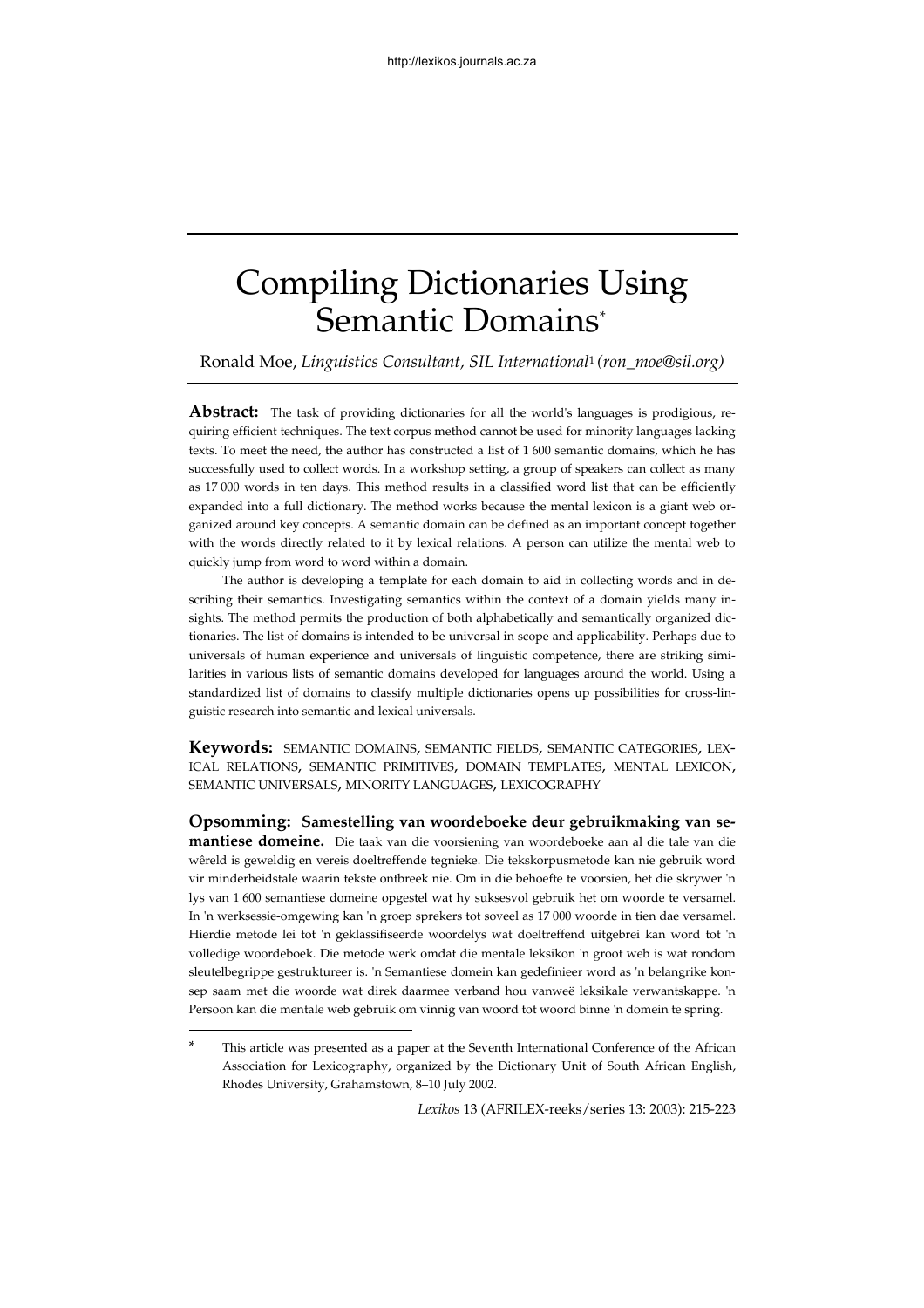Die skrywer is besig om vir elke domein 'n profiel te ontwikkel om te help met die versameling van woorde en met die beskrywing van hul semantiek. 'n Ondersoek van semantiek binne die konteks van 'n domein lewer baie insigte. Die metode laat die totstandbrenging van sowel alfabeties as semanties gerangskikte woordeboeke toe. Die lys domeine is bedoel om universeel in omvang en toepassing te wees. Moontlik as gevolg van universalia van menslike ervaring en universalia van taalkundige vermoë, is daar treffende ooreenkomste tussen verskillende lyste semantiese domeine wat ontwikkel is vir tale oor die hele wêreld. Die gebruik van 'n gestandaardiseerde lys domeine om veelsoortige woordeboeke te klassifiseer, skep moontlikhede vir kruislinguistiese navorsing oor semantiese en leksikale universalia.

**Sleutelwoorde:** SEMANTIESE DOMEINE, SEMANTIESE VELDE, SEMANTIESE KATE-GORIEË, LEKSIKALE VERWANTSKAPPE, SEMANTIESE PRIMITIEWES, DOMEINPROFIELE, MENTALE LEKSIKON, SEMANTIESE UNIVERSALIA, MINDERHEIDSTALE, LEKSIKOGRAFIE

#### **The problem (It's going to take forever)**

The mental lexicon is far larger than either the grammatical component or the phonological component in a person's linguistic competence. Investigating and describing it is the largest and most time-consuming task in descriptive linguistics. With perhaps 6 000 languages in the world and perhaps 20 000 words in each, we need to collect and describe something on the order of 120 000 000 words.2 The major languages of the world often have several large published dictionaries available to them. The major publishing companies can afford to hire scores of professional lexicographers to compile massive text corpora and do the research necessary to produce quality dictionaries. But for minority languages the picture is far bleaker. With few or no published texts, few or no professional lexicographers available to them, and little or no funding, the minority languages face a daunting challenge.

I have been involved in the production of dictionaries for minority languages since 1985 and have taught lexicography seminars to train others in the process. I estimate that linguists working in a language development project add words to their lexical database at the average rate of only 650 words per year, or about 2.5 words per working day.3 At this rate it frequently takes 20 years to produce even a modest dictionary. For many years I have been concerned about this abysmal rate of progress and have attempted to find ways to make the process of compiling a dictionary simpler and more efficient. If we are ever going to finish the task of documenting the world's languages, we need a mass production technique.

#### **The journey (Searching for a solution)**

For several years colleagues within SIL, together with other interested scholars, have discussed ways in which we could leverage the linguistic similarities among the Bantu languages to facilitate linguistic investigation and language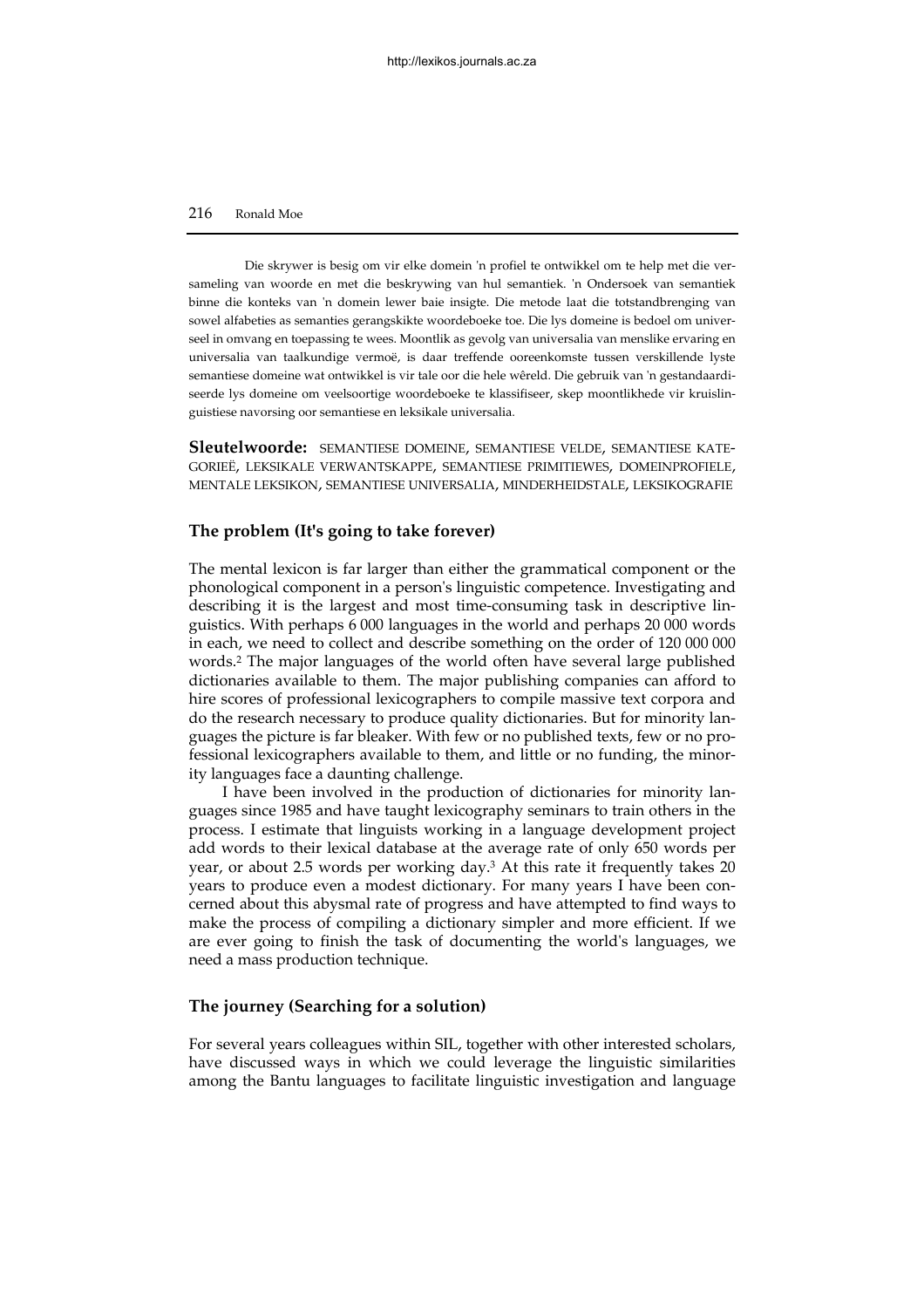development within the Bantu family. We have called this movement the 'Bantu Initiative'. In September 2000 the Bantu Initiative asked me to begin work on a dictionary template, including the production of a list of semantic domains that could be used to classify Bantu language dictionaries. I was a bit sceptical, since I had heard from numerous sources that the semantic category systems of the world's languages were vastly different, and even varied from individual to individual. But since the Bantu languages are closely related, I thought it was worth a try.

In order to construct a list of domains for Bantu languages, I needed to know how Bantu peoples categorized the words of their languages. So in December 2000 and January 2001 I held two workshops<sup>4</sup> for Gikuyu and Lugwere<sup>5</sup> in which I asked 12 speakers of each language to sort and group a list of 1 000 words chosen from a wide variety of semantic domains. I was curious to see how non-westernized peoples would classify the words of their language. My expectation was that they would set up very different domains than an English speaker. They didn't. Their domains were strikingly similar to other lists of semantic domains that I had collected from around the world. As I compared the lists, it became apparent that the universality of human experience and some sort of universal linguistic competence resulted in similar classification systems. The differences came from minor differences of culture and the necessity to squash a multi-dimensional system of relationships into a two dimensional list. So I decided (perhaps presumptuously) to attempt to compile a universal list of semantic domains.

The challenge was to compile an exhaustive list of domains that could be used for any language in the world. None of the lists I had were complete. All were designed for a particular language and purpose. For instance, the *Outline of Cultural Materials* (Murdock et al. 1987) presents a list of anthropological domains, but is missing many lexical domains. *Roget's Thesaurus* (Roget 1958) has 1 000 domains, but due to its purpose it also omits many domains. Newer editions of *Roget's* (e.g. Morehead 1985) contain 600 major domains and thousands of smaller entries. Neither presentation is suitable for our purpose. Louw and Nida (1989: xix) admit that their list is uneven due to the subject matter of the New Testament. Recent semantically organized dictionaries such as the *Longman Language Activator* (Summers 1993) and the *Oxford Learner's Wordfinder Dictionary* (Trappes-Lomax 1997) are highly selective in the domains they include. So I concluded that a new list was needed. I contrasted and compared all the lists at my disposal, ensuring that every domain in every list was covered by a domain in my list. As I studied the organization of the lists, more and more similarities began to emerge. There was a logic to the domains, and a logic to how they were organized.

I knew from the beginning that a list of semantic domains could be used to collect words. Eliciting vocabulary has been a topic of interest for some time, and the literature contains a wealth of practical suggestions, such as using lexical relations (Beekman 1968: 4), concording a text corpus (Naden 1977: 14), and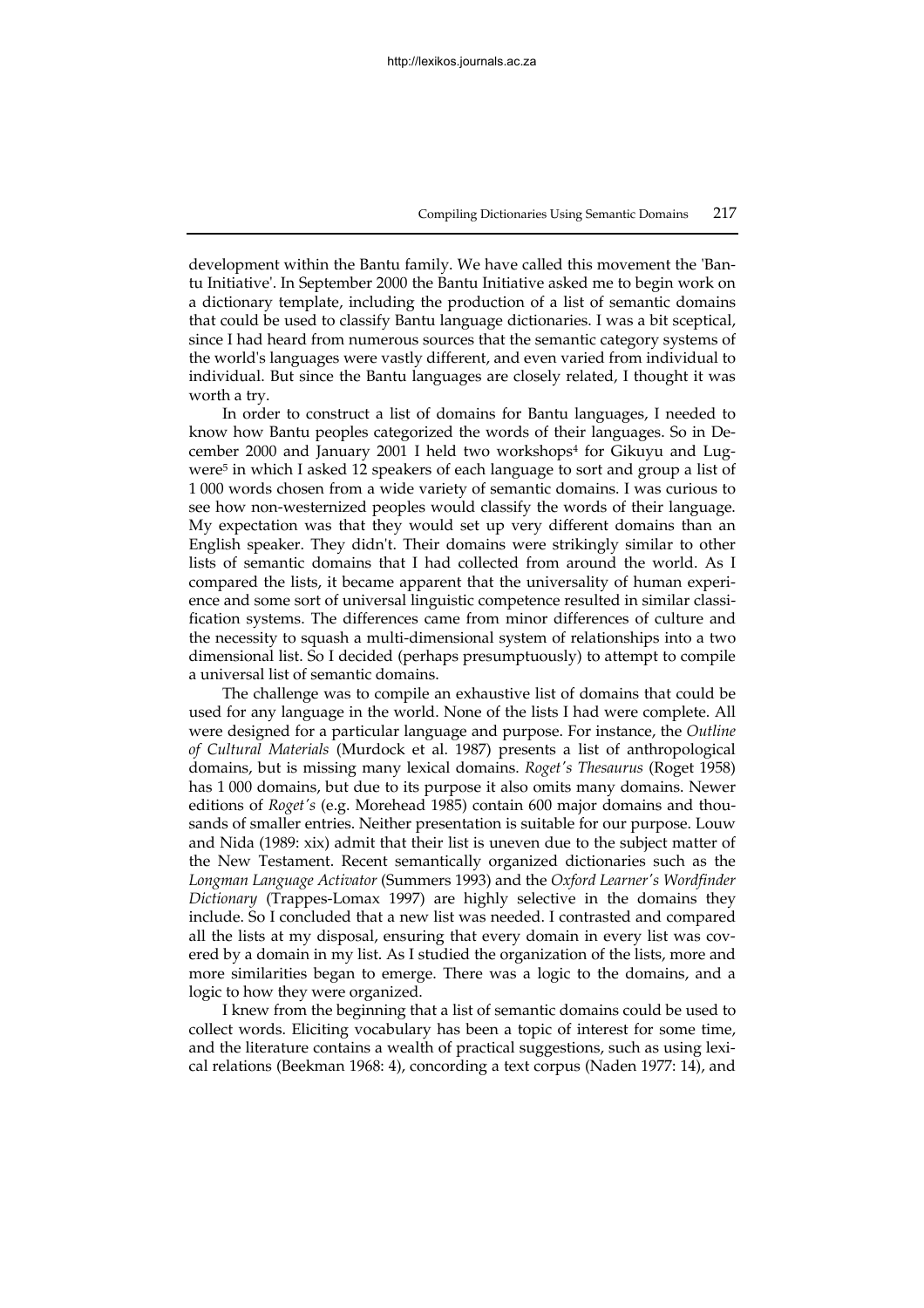using semantic domains (Newell 1986: 20).6 I decided to try it out and see just how easy it would be. I took the semantic domain 'Bodies of water' and started listing words that belong to the domain (e.g. *ocean*, *lake*, *river*, *shore*, *wave*, etc.). In fifteen minutes I had collected and subcategorized 169 words. The rate for collecting words had just jumped from 2.5 words/day to 11 words/minute. I realized that all I needed was a list of semantic domains and I could collect the words of a language in a matter of days rather than years.

As I thought about how the list of domains could be used to collect words, I realized that a simple domain label, such as 'Bodies of water', would not be adequate. Three things were needed: (1) a simple statement of the central idea of the domain, (2) elicitation questions that would prompt a person to think of words that might belong to the domain, and (3) sample words from English.7

I have tested the materials and method in three workshops. The first test, held in May 2001, used a beta version of the semantic domains list with a group of fifteen speakers of the Lugwere language. In ten days, the participants collected over 10 000 words and 1 000 example sentences.<sup>8</sup> In January 2002, 30 speakers of Lunyole used version one to collect 17 000 words in ten days. In February 2002, 12 speakers of Kitharaka<sup>9</sup> collected 12 000 words in eight days. In the months since the workshops, speakers of each language have been editing and glossing the word lists. As the result of a few months work, we expect to have a classified dictionary in each language of over 10 000 words, including part of speech, noun class, the plural form of each noun, and a simple gloss. The chart below compares the historical average rate of progress with the results of the three workshops.



# **Why does it work? (Semantic domains, lexical relations, and semantic primitives)**

The field of semantics has yet to reach a consensus on the nature and validity of semantic domains and semantic primitives. 'Semantic domain' is just another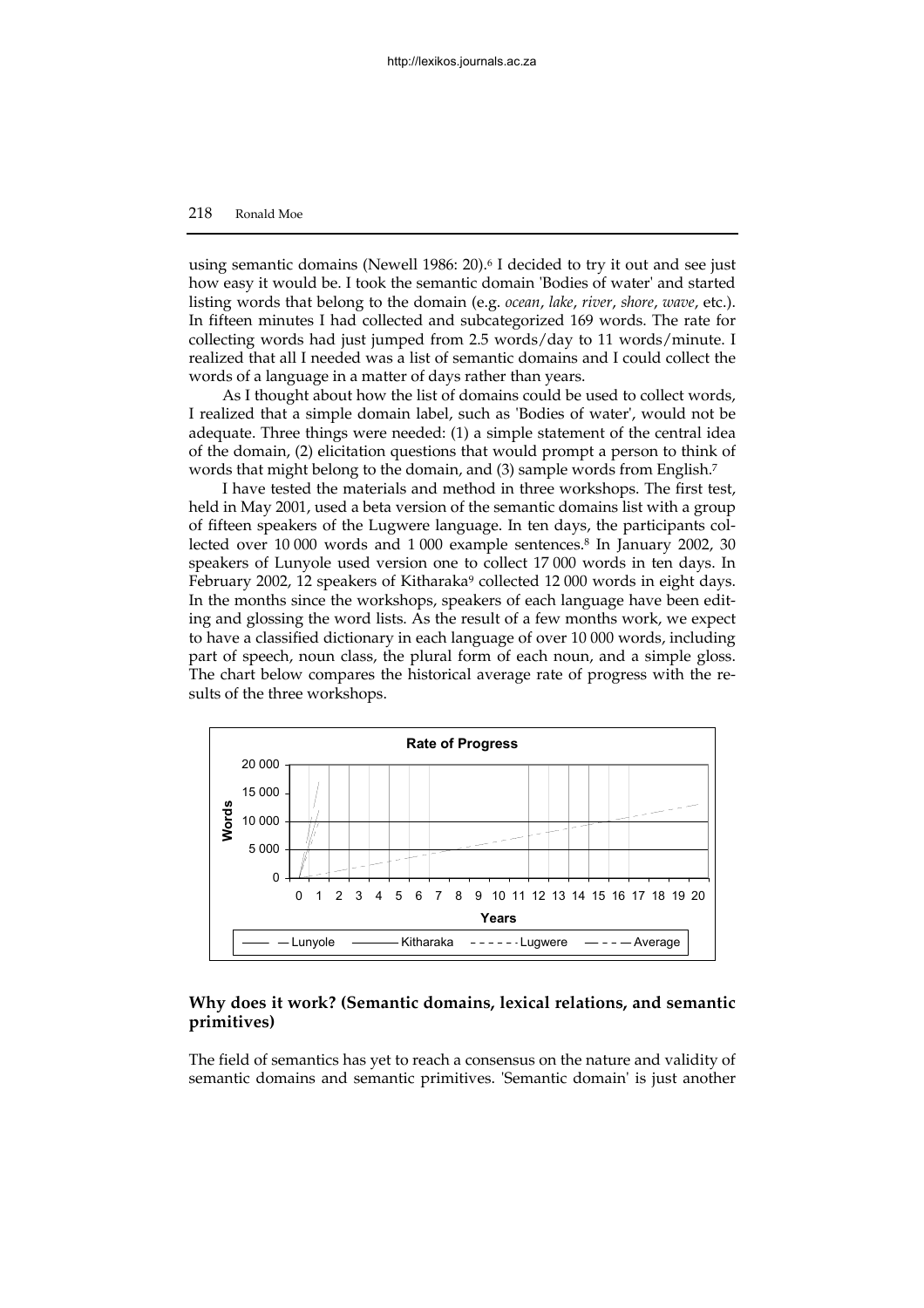way of saying 'area of meaning', but the notion that a meaning occupies an area is obviously figurative. Wierzbicka (1996: 170) comes close to endorsing the notion of universal semantic domains when she says: "The idea that words form more or less *natural* groupings, and that at least some of these groupings are *non-arbitrary*, is intuitively appealing, even *irresistible*" (emphasis added). She also indicates that domains vary in their nature from "self-contained fields of semantically related words" to "irregular and open-ended networks of interlacing networks". The question remains — just what is a semantic domain?

I envisioned that the list of domains would serve several purposes. It could be used to collect words, it could serve to classify a dictionary, and it could aid in semantic investigation. In order for it to be an effective tool in collecting words, I felt I should list sample words from English that belong to each domain. As I analyzed the words that I was listing under each domain, and compared them to the words others had included in the same domain, I began to see patterns. Some domains consisted of a generic term, such as 'Game', and a list of specifics: *chess, checkers, charades, monopoly*. Others were based on the Whole-Part lexical relation, such as 'Head' and *eye, nose, mouth*. Other domains included a variety of words related by different lexical relations, such as 'Wave' and *tidal wave, crest, break, roar, surfboard*.

It became apparent that a semantic domain was really some important concept and all the words directly related to it by some lexical relation. The words of a language are all linked together in the mind in a gigantic multidimensional web of relationships. But these mental links tend to cluster around a central nexus. A semantic domain isn't so much an area of the web as it is one of these central hubs. One of the intriguing questions about these hubs is: What is their relationship to semantic primitives? Many domains appear to be based on semantic primitives or a combination of two or three primitives (e.g. 'Bad behavior' =  $do + bad$ ; 'Parts of things' = part (of) + something). Many are headed by high frequency words which constitute the core vocabulary of a language.

Several recently published dictionaries employ a "defining vocabulary". For instance, the *Longman Language Activator* (Summers 1993) lists the 2 222 words of its defining vocabulary in an appendix. When one excludes the functors (e.g. the, to, of), what is left is very similar to a list of domains. The notions of "semantic domain", "semantic primitive", "core vocabulary", and "defining vocabulary" seem to be converging.

As I developed the list, I began organizing the sample English words into lexical sets. I found that each lexical set was related to the central idea of the domain by a single lexical relation. I have already mentioned that lexicographers recommend that we employ lexical relations in collecting words. This seemed like a very useful idea in the light of what I was discovering. However, lexical relations are very hard to grasp in the abstract (e.g.  $Conv_{13}$  (buy) = sell (Grimes 1987: 27)). Grimes (1994) has attempted to make lexical relations more user-friendly. But there are so many of them<sup>10</sup> that it is extremely inefficient to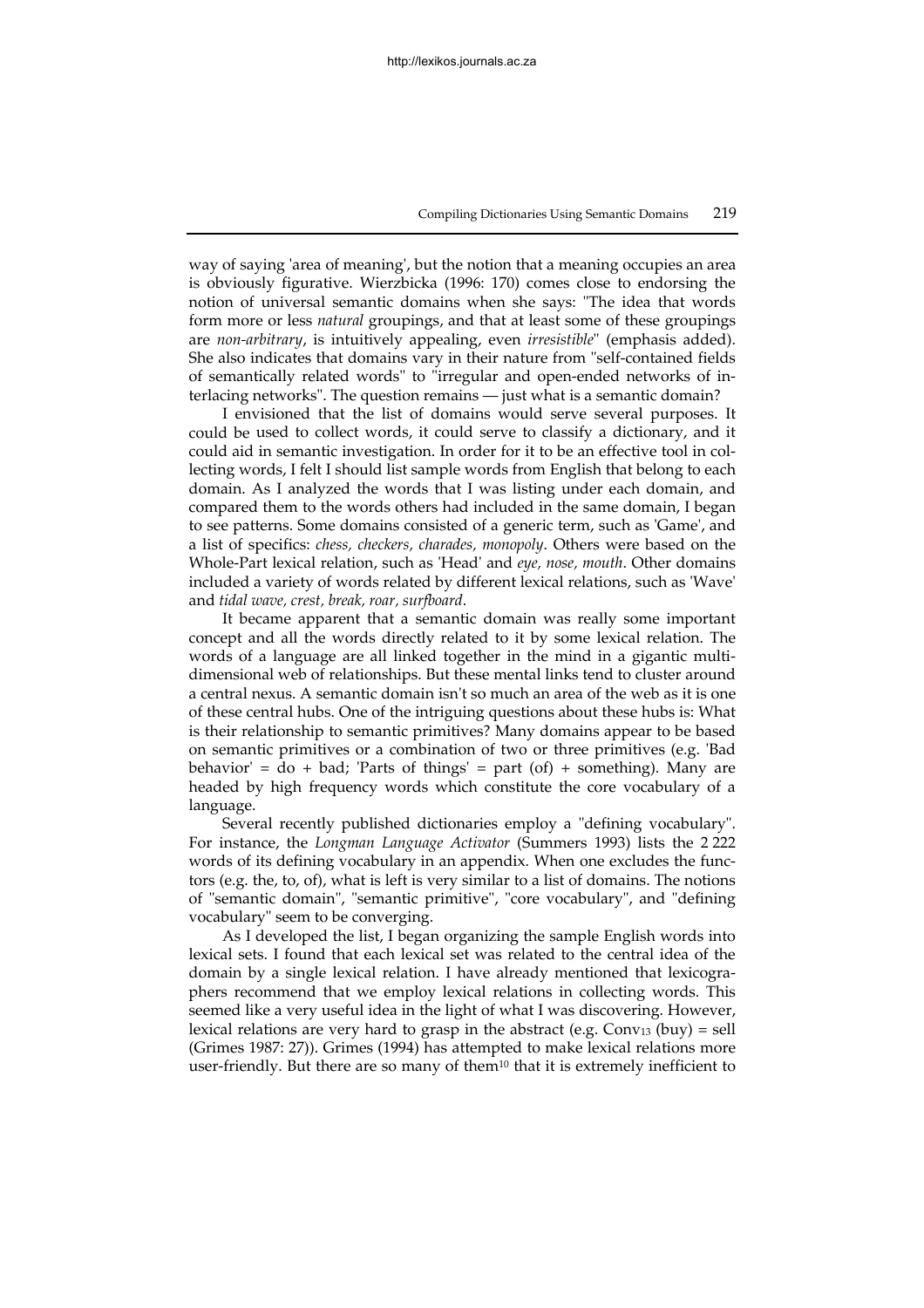have to think through the entire list of lexical relations for each new word encountered, in order to determine which ones might be productive. So I felt it was best if I thought through the list and identified which lexical relations were productive for each domain. I worded each productive lexical relation in the form of a simple question. For example, the domain 'Sing' has the following productive lexical relations:

What words refer to singing? *sing, serenade, warble, yodel, burst into song* What words refer to singing without using words? *hum, whistle*

- What words refer to a person who sings? *singer, vocalist, soloist*
- What words refer to a group of people singing together? *choir, chorale, singing group, duet, trio, ensemble*
- What words refer to something that is sung? *song, singing, tune, melody*
- What types of songs are there? *lullaby, hymn, psalm, carol, national anthem, lament, ballad*

What words refer to a part of a song? *verse, chorus, theme, note, melody, harmony*

- What words describe how well a person sings? *beautiful singing voice, can't carry a tune in a bucket, sing on/off key, monotone*
- What words describe how high or low a person sings? *pitch, soprano, alto, baritone, bass*
- What words describe whether or not people are singing the same thing together? *sing in unison, sing in harmony, sing the melody/harmony*

The questions and sample words are not meant to be exhaustive. It doesn't take much effort to think of other words. In practice, it has turned out that the combination of semantic domains and lexical relations is extremely productive. The mind quickly jumps from one word to another along the mental paths formed by lexical relations.

#### **What do we need? (Domain templates)**

Atkins (1997) has recommended that lexicographers produce a template for each lexical set they are investigating. She points out that a template enables the lexicographer to gather information faster, prompts the lexicographer to look for common features, and makes the approach to the whole lexical set much more systematic. I believe we could produce universal templates, which would be based on cross-linguistic research and would present features that the lexicographer would be likely to encounter in each domain.

Thus far I have worked to identify the lexical relations that are productive in each domain and have listed sample words from English. My purpose is to produce a tool which can be used to collect words. Here is an example:

## 2.4.1 See

What words refer to seeing something (in general or without conscious choice)? *see, behold, come into view*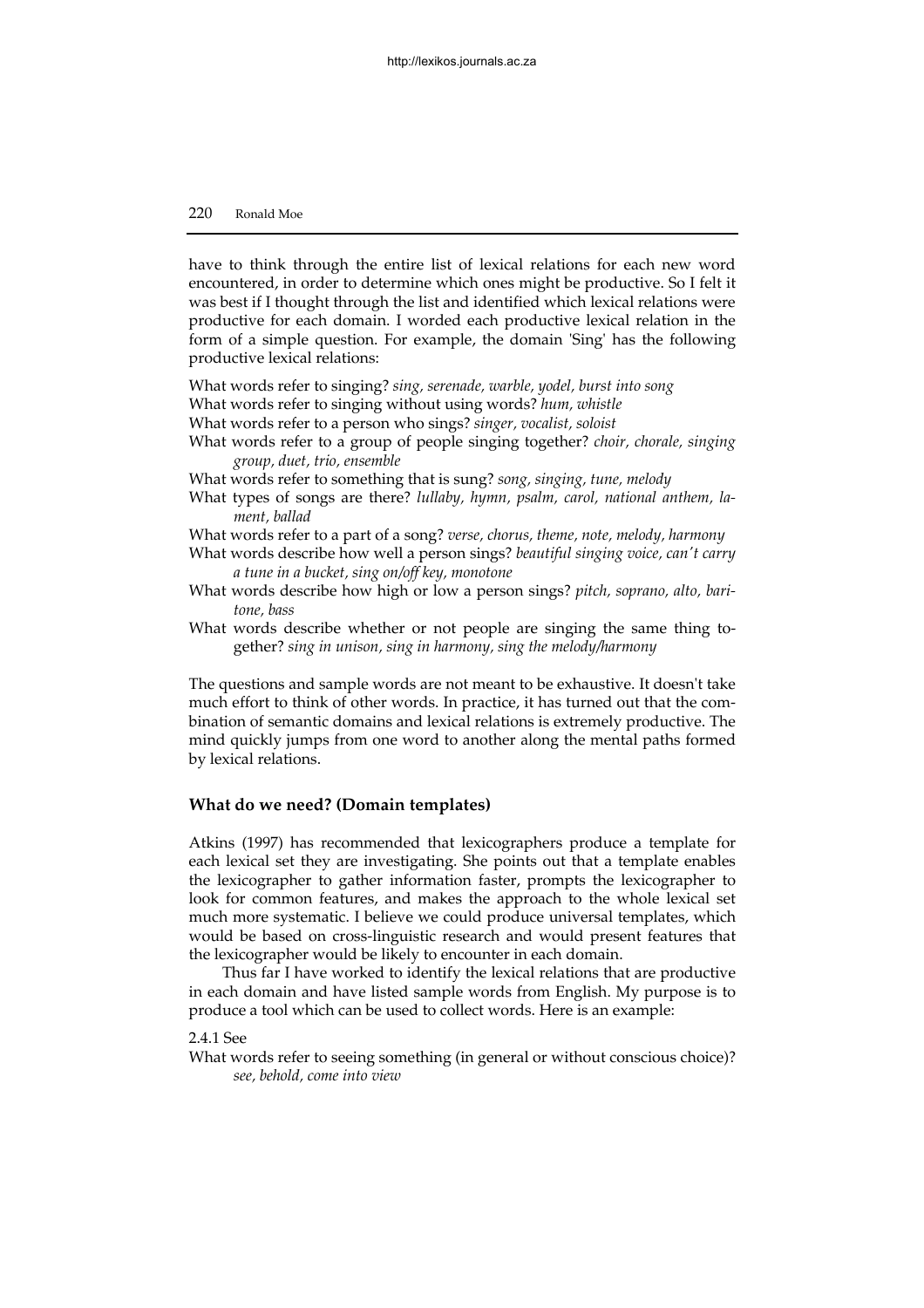What words refer to consciously looking at something? *look at, view, observe, scan* 

What words refer to looking at something in order to learn? *watch, scrutinize*

- What words are used of looking at something for a long time or in amazement? *stare, gaze, gape, gawk*
- What words are used of looking at something for a short time? *glance, cursory glance, look at briefly, (eyes) flicker over*

What words refer to the sense of sight? *sight, sense of sight, vision* What words refer to someone who sees? *observer, beholder, witness* What words refer to a group of people who are watching something? *audience* What words refer to what is seen? *sight, view* 

Once the members of a lexical set are identified, we can identify the semantic features which distinguish them. For instance, the English words which belong to the domain 'Movement' often incorporate a component of direction, such as *advance* (front), *retreat* (back), *step aside* (side), *climb* (up), and *descend* (down). Other components include manner (*walk, run, jump*), beginning or ending point (*leave, arrive*), and medium (*fly, swim*). Once we have investigated the semantics of this domain for several languages, commonly occurring features can be noted. So the template for 'Movement' would prompt the researcher to look for these components. We could also include sample definitions, pragmatic and cultural issues to look out for, possible subcategorizations, and possible variations in the conceptualization of the domain. As each template is enriched, its usefulness will grow.

#### **Where to from here? (Semantic universals and beyond)**

Using semantic domains to produce a dictionary has numerous benefits in addition to speeding up the process of collecting words. We can sort our computer databases alphabetically or by domain. Translators and writers need lists of related words to facilitate composition. We can produce semantically organized dictionaries, such as the *Longman Language Activator* (Summers 1993), the *Oxford Learner's Wordfinder Dictionary* (Trappes-Lomax 1997), and the *Greek-English Lexicon of the New Testament, Based on Semantic Domains* (Louw and Nida 1989). Or we can publish alphabetical dictionaries and include an appendix of domains.

It is far more insightful to study the members of a lexical set together than to study them in isolation. As Wierzbicka (1996: 170) has pointed out: "Although the meaning of a word does not depend on the meanings of other words, to establish what the meaning of a word is one has to compare it with the meanings of other, intuitively related words."

Wierzbicka concludes her chapter on semantic primitives and semantic fields by saying: "I think, therefore, that the semantic primitives approach to semantic analysis also offers a necessary firm ground for the study of semantic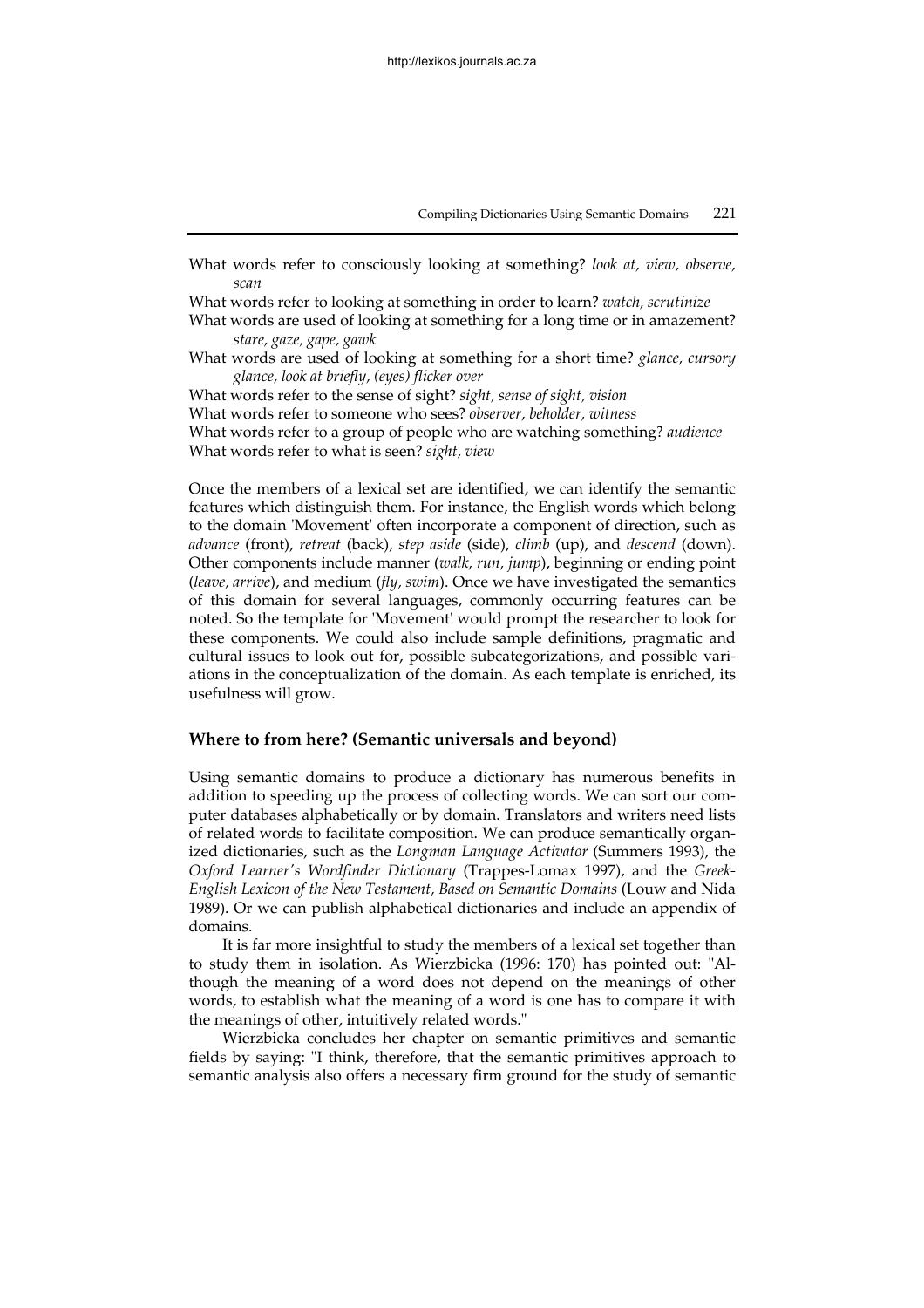fields" (1996: 183). I would agree, and add that the study of semantic fields is necessary for the study of semantic primitives and universals.

The existence of the International Phonetic Alphabet permits cross-linguistic comparisons of phonological systems. The existence of (fairly) standardized grammatical categories allows us to search for universals of grammar. Anthropology has the *Outline of Cultural Materials* (Murdoch 1987). Chemistry has the periodic table. What does semantics have? I suggest that we cooperate to produce a standardized list of semantic domains. Such a list would enable us to do cross-linguistic comparisons and search for linguistic universals in the field of semantics, just as our colleagues are doing in the fields of phonology and grammar. What I have done is only a poor first attempt in this direction, but I hope it will lead to productive avenues of research.<sup>11</sup>

# **Endnotes**

- 1. SIL International (the Summer Institute of Linguistics International) is an organization of volunteers, devoted to the promotion and development of minority languages. SIL International works in over 50 countries and over 1 000 languages.
- 2. In the interests of simplicity and naturalness, if not accuracy, this article employs the term 'word' to refer to lexical items of all sorts, including roots, derivatives, compounds, idioms, and phrases.
- 3. This estimate is based on observation of the number of years it has taken to produce published dictionaries, both within and outside of SIL, and has been confirmed by numerous SIL colleagues.
- 4. Thanks are due the Bantu Initiative for funding these workshops.
- 5. Both languages are Bantu. Gikuyu is spoken in Kenya, and Lugwere in Uganda. Dr. Mary Muchiri of Daystar University organized the Gikuyu workshop, and Dr. Ruth Mukama of Makerere University the Lugwere workshop.
- 6. Ideally lexicographic research should utilize both semantic domains and a concordance. However, unless a computerized text corpus running into the millions of words is available, using a list of domains is the only effective way of collecting words. If no corpus is available, it would be good to begin collecting or producing one.
- 7. These materials are currently being translated into Swahili, and plans are to have them translated into French, Spanish, Chinese, and other major languages of the world.
- 8. By comparison many bilingual dictionaries are published with only 3 000–5 000 entries.
- 9. All three languages are Bantu. Lugwere and Lunyole are spoken in Uganda, and Kitharaka in Kenya.
- 10. In fact, there are far more than the literature would suggest. It is apparent that lexical relations are not all the same sort of thing. I believe that lexical relations are based on similarities of meaning, and are as varied as the meanings of words.
- 11. Copies of the author's list of semantic domains and related materials are available from him via email at ron\_moe@sil.org. The materials are also available in Swahili.